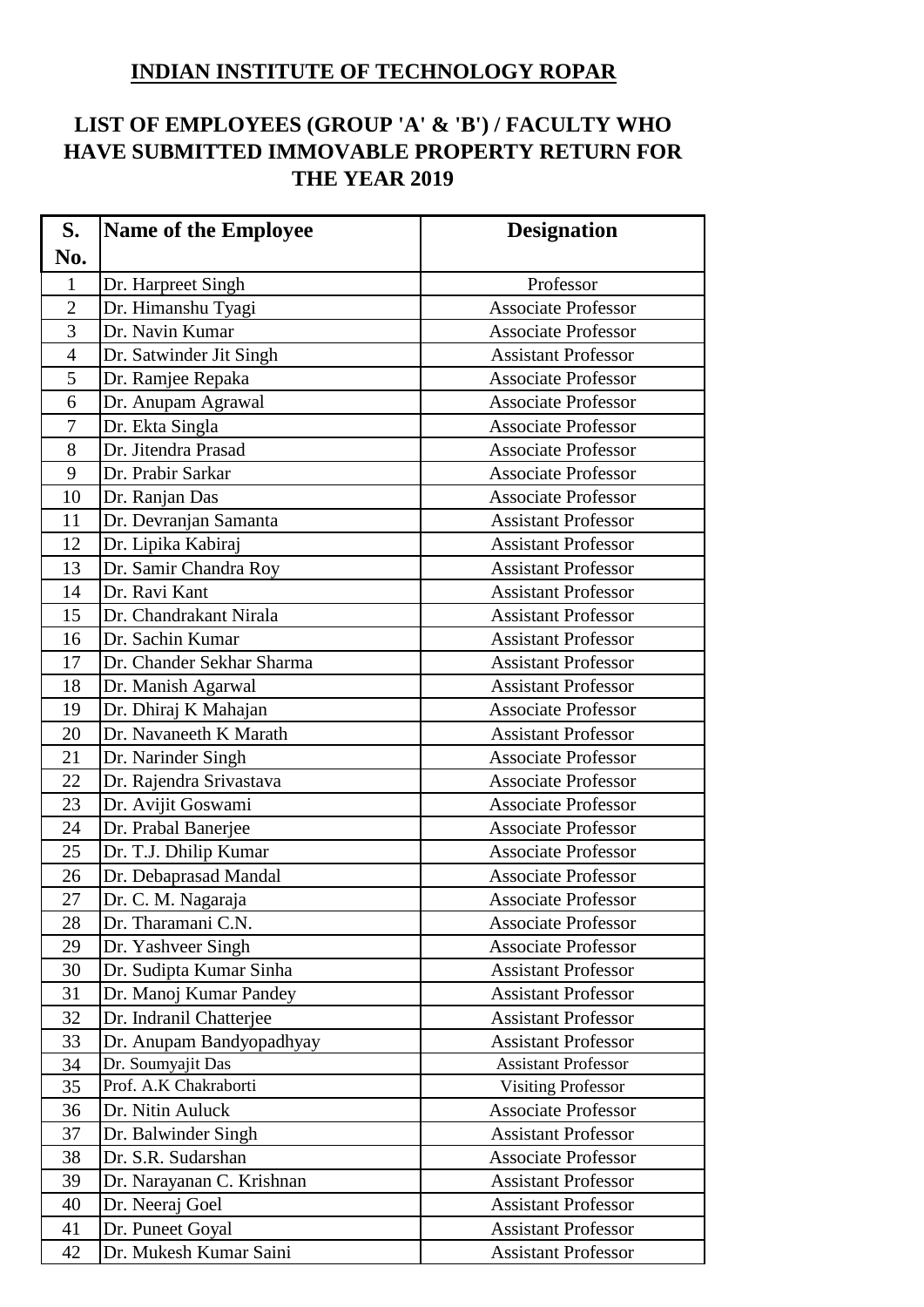| 43 | Dr. Sujata Pal                     | <b>Assistant Professor</b> |
|----|------------------------------------|----------------------------|
| 44 | Dr. Somitra Sanadhaya              | <b>Associate Professor</b> |
| 45 | Dr. Viswanath Guturi               | <b>Assistant Professor</b> |
| 46 | Dr. Anil Shukla                    | <b>Assistant Professor</b> |
| 47 | Dr. Shirshendu Das                 | <b>Assistant Professor</b> |
| 48 | Dr. Venkata Kalyan Tavva           | <b>Assistant Professor</b> |
| 49 | Dr. Shashi Shekhar Jha             | <b>Assistant Professor</b> |
| 50 | Dr. Shweta Jain                    | <b>Assistant Professor</b> |
| 51 | Dr. S. Ramanathan                  | <b>Associate Professor</b> |
| 52 | Dr. Sudeepta Mishra                | <b>Assistant Professor</b> |
| 53 | Prof. Sanjoy Roy                   | Professor                  |
| 54 | Dr. Ravibabu Mulaveesala           | <b>Associate Professor</b> |
| 55 | Dr. Rohit Y Sharma                 | <b>Associate Professor</b> |
| 56 | Dr. Subrahmanyam Murala            | <b>Associate Professor</b> |
| 57 | Dr. Bibhu Prasad Padhy             | <b>Assistant Professor</b> |
| 58 | Dr. J. Kalaiselvi                  | <b>Assistant Professor</b> |
| 59 | Dr. Sam Darshi                     | <b>Assistant Professor</b> |
| 60 | Dr. Brijesh Kumbhani               | <b>Assistant Professor</b> |
| 61 | Dr. Hande Vinayak Gopal            | <b>Assistant Professor</b> |
| 62 | Dr. A.V. Ravi Teja                 | <b>Assistant Professor</b> |
| 63 | Dr. Kondapalli Ramachandran Sekhar | <b>Assistant Professor</b> |
| 64 | Dr. Mahendra Sakare                | <b>Assistant Professor</b> |
| 65 | Dr. Ashwani Sharma                 | <b>Assistant Professor</b> |
| 66 | Dr. Das Devarshi Mrinal            | <b>Assistant Professor</b> |
| 67 | Dr. Satyam Agarwal                 | <b>Assistant Professor</b> |
| 68 | Dr. Abhishek Sharma                | <b>Assistant Professor</b> |
| 69 | Dr. Pardeeep Duhan                 | <b>Assistant Professor</b> |
| 70 | Dr. Rano Ringo                     | <b>Associate Professor</b> |
| 71 | Dr. Somdev Kar                     | <b>Associate Professor</b> |
| 72 | Dr. Kamal Kumar Choudhary          | <b>Assistant Professor</b> |
| 73 | Dr. Ansu Louis                     | <b>Assistant Professor</b> |
| 74 | Dr. Sreekumar Jayadevan            | <b>Assistant Professor</b> |
| 75 | Dr. Dipanjan Kumar Dey             | <b>Assistant Professor</b> |
| 76 | Dr. Amritesh                       | <b>Assistant Professor</b> |
| 77 | Dr. Parwinder Singh                | <b>Assistant Professor</b> |
| 78 | Dr. Swathi Krishna S               | <b>Assistant Professor</b> |
| 79 | Dr. Aparna N.                      | <b>Assistant Professor</b> |
| 80 | Dr. Dibyakusum Ray                 | <b>Assistant Professor</b> |
| 81 | Dr. Bhavesh Garg                   | <b>Assistant Professor</b> |
| 82 | Dr. M. Prabhakar                   | <b>Associate Professor</b> |
| 83 | Dr. Manoranjan Mishra              | <b>Associate Professor</b> |
| 84 | Dr. Manju Khan                     | <b>Associate Professor</b> |
| 85 | Dr. Arvind Kumar Gupta             | <b>Associate Professor</b> |
| 86 | Dr. Chittaranjan Mishra            | <b>Assistant Professor</b> |
| 87 | Dr. G. Sankara Raju Kosuru         | <b>Assistant Professor</b> |
| 88 | Dr. Tapas Chatterjee               | <b>Assistant Professor</b> |
| 89 | Dr. Arti Pandey                    | <b>Assistant Professor</b> |
| 90 | Dr. Arun Kumar                     | <b>Assistant Professor</b> |
| 91 | Dr. Sairam Kaliraj                 | <b>Assistant Professor</b> |
| 92 | Dr. Santanu Sarkar                 | <b>Assistant Professor</b> |
| 93 | Dr. Bidhan Chandra Sardar          | <b>Assistant Professor</b> |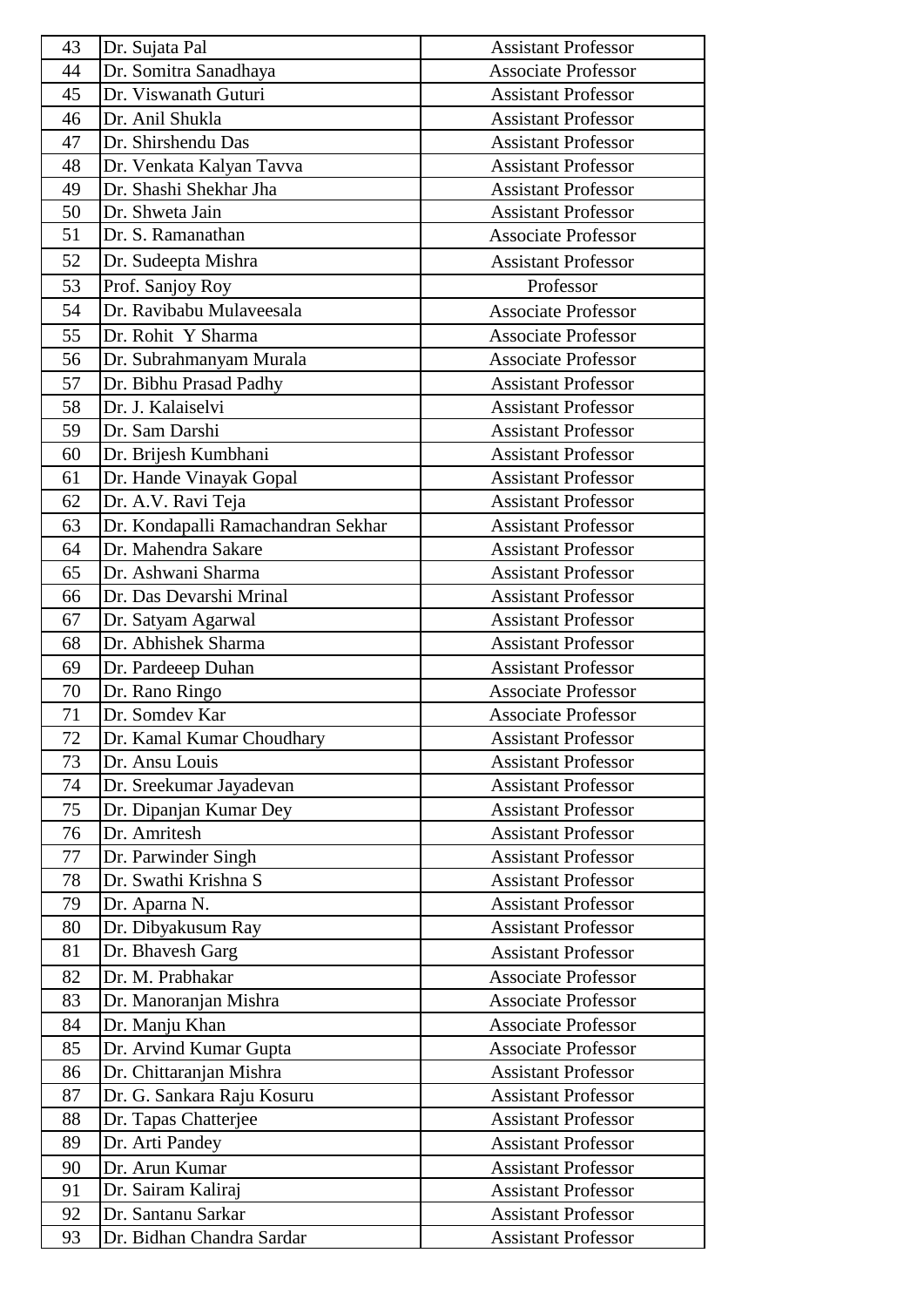| 94  | Dr. Balesh Kumar             | <b>Assistant Professor</b>      |
|-----|------------------------------|---------------------------------|
| 95  | Dr. Kaushik Mondal           | <b>Assistant Professor</b>      |
| 96  | Dr. Subhendu Sarkar          | <b>Associate Professor</b>      |
| 97  | Dr. Shubhrangshu Dasgupta    | <b>Associate Professor</b>      |
| 98  | Dr. Asoka Biswas             | <b>Associate Professor</b>      |
| 99  | Dr. Rakesh Kumar             | <b>Associate Professor</b>      |
| 100 | Prof. P.K. Raina             | Professor                       |
| 101 | Dr. Rajesh V. Nair           | <b>Associate Professor</b>      |
| 102 | Dr. Pushpendra Pal Singh     | <b>Assistant Professor</b>      |
| 103 | Dr. Mukesh Kumar             | <b>Associate Professor</b>      |
| 104 | Dr. Kailash Chandra Jena     | <b>Assistant Professor</b>      |
| 105 | Dr. Shankhadeep Chakrabortty | <b>Assistant Professor</b>      |
| 106 | Dr. Sandeep Gautam           | <b>Assistant Professor</b>      |
| 107 | Dr. Sourav Bhattacharya      | <b>Asssistant Professor</b>     |
| 108 | Dr. Vishwa Pal               | <b>Assistant Professor</b>      |
| 109 | Dr. Debangsu Roy             | <b>Assistant Professor</b>      |
| 110 | Dr. Deepika Chaowdhury       | <b>Assistant Professor</b>      |
| 111 | Dr. Rajesh Kumar Gupta       | <b>Assistant Professor</b>      |
| 112 | Dr. Srivatsava Naidu         | <b>Assistant Professor</b>      |
| 113 | Dr. Durba Pal                | <b>Assistant Professor</b>      |
| 114 | Prof. Javed Agrewala         | Professor                       |
| 115 | Dr. Ashish Kumar Sahani      | <b>Assistant Professor</b>      |
| 116 | Dr. Rajesh Kumar             | <b>Assistant Professor</b>      |
| 117 | Dr. Atharva Poundarik        | <b>Assistant Professor</b>      |
| 118 | Dr. Bodhisatwa Das           | <b>Assistant Professor</b>      |
| 119 | Dr. Naveen James             | <b>Assistant Professor</b>      |
| 120 | Dr. Putul Haldar             | <b>Assistant Professor</b>      |
| 121 | Dr. Reet Kamal Tiwari        | <b>Assistant Professor</b>      |
| 122 | Dr. Sagar Rohidas Chavan     | <b>Assistant Professor</b>      |
| 123 | Dr. L. Vijay Anand           | <b>Assistant Professor</b>      |
| 124 | Dr. Resmi Sebastian          | <b>Assistant Professor</b>      |
| 125 | Dr. S. Muthulingam           | <b>Assistant Professor</b>      |
| 126 | Dr. Ratan Samrah             | <b>Assistant Professor</b>      |
| 127 | Dr. Rahul T.M.               | <b>Assistant Professor</b>      |
| 128 | Dr. Sayantan Ganguly         | <b>Assistant Professor</b>      |
| 129 | Dr. Mitesh Surana            | <b>Assistant Professor</b>      |
| 130 | Dr. Raheena M.               | <b>Assistant Professor</b>      |
| 131 | Dr. Aditya Singh Rajput      | <b>Assistant Professor</b>      |
| 132 | Dr. Ickkshaanshu Sonkar      | <b>Assistant Professor</b>      |
| 133 | Dr. Indramani Dhada          | <b>Assistant Professor</b>      |
| 134 | Dr. Asad Sahir               | <b>Assistant Professor</b>      |
| 135 | Prof. Raj Chhabra            | <b>Visiting Professor</b>       |
| 136 | Dr. Chandi Sasmal            | <b>Assistant Professor</b>      |
| 137 | Dr. Manigandan               | <b>Assistant Professor</b>      |
| 138 | Dr. Navin Gopinathan         | <b>Assistant Professor</b>      |
| 139 | Dr. Rajagopal Vellingiri     | <b>Assistant Professor (OC)</b> |
| 140 | Dr. Saikat Roy               | <b>Assistant Professor</b>      |
| 141 | Dr. Sarang Prakash Gumfekar  | <b>Assistant Professor</b>      |
| 142 | Dr. Arghya Banerjee          | <b>Assistant Professor</b>      |
| 143 | Dr. Ravi Mohan Prasad        | <b>Assistant Professor</b>      |